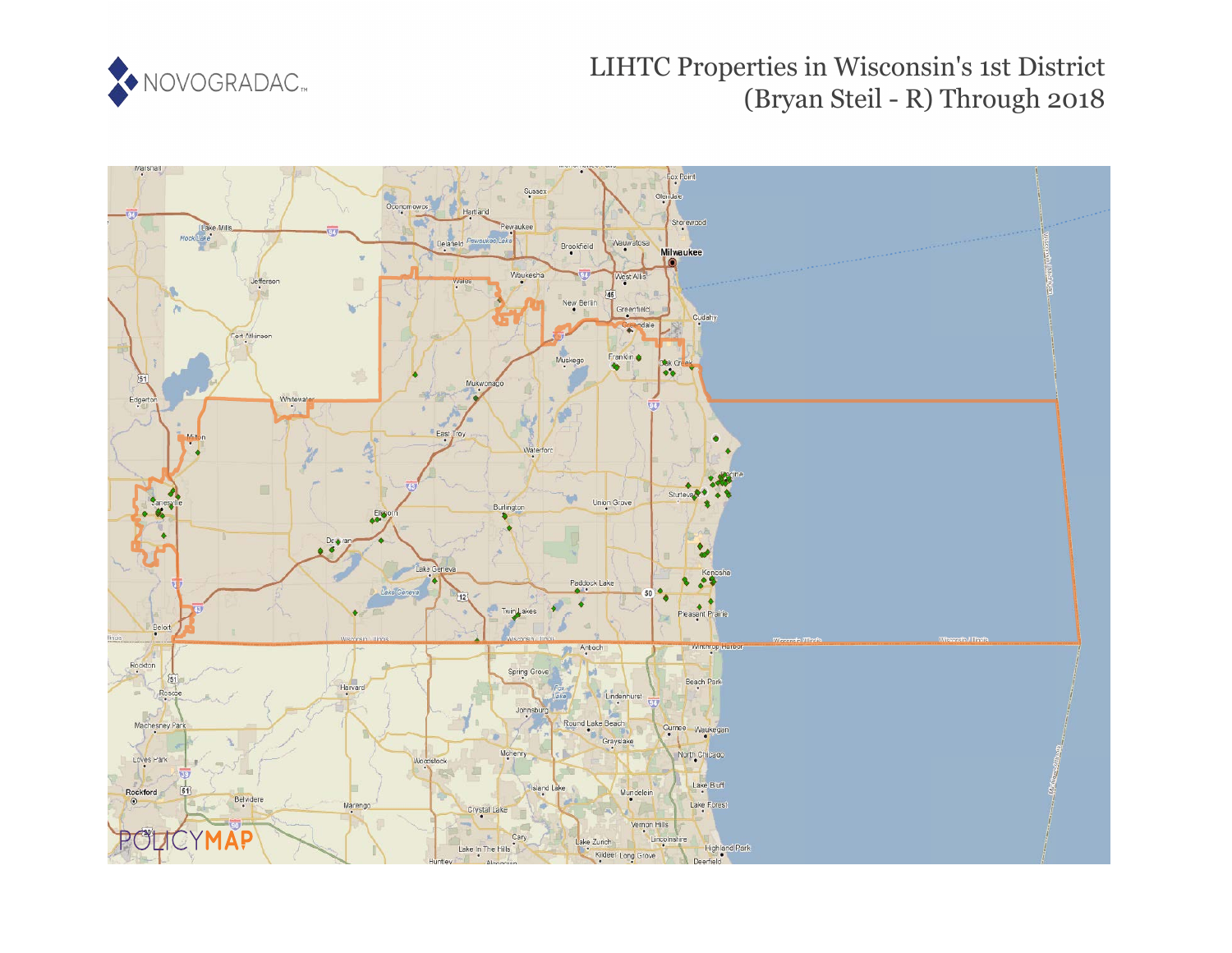| <b>Project Name</b>                                      | <b>Address</b>                 | City               | <b>State</b>           | <b>Zip Code</b> | Nonprofit<br><b>Sponsor</b> | <b>Allocation</b><br>Year | <b>Annual</b><br><b>Allocated</b><br><b>Amount</b> | <b>Year Placed</b><br>in Service | <b>Construction Type</b>  | <b>Total</b><br><b>Units</b> | Low<br><b>Income</b><br><b>Units</b> | <b>Rent or</b><br><b>Income</b><br><b>Ceiling</b> | <b>Credit</b><br><b>Percentage</b>   | Tax-<br><b>Exempt</b><br><b>Bond</b> | <b>HUD Multi-Family</b><br><b>Financing/Rental</b><br><b>Assistance</b> |
|----------------------------------------------------------|--------------------------------|--------------------|------------------------|-----------------|-----------------------------|---------------------------|----------------------------------------------------|----------------------------------|---------------------------|------------------------------|--------------------------------------|---------------------------------------------------|--------------------------------------|--------------------------------------|-------------------------------------------------------------------------|
| TANGLEWOOD SENIOR APTS                                   | 8719 32ND AVE                  | KENOSHA            | WI                     | 53142           | No                          | 2001                      | $\$0$                                              | 2001                             | Acquisition and Rehab 100 |                              | 100                                  |                                                   | 30 % present<br>value                | Yes                                  |                                                                         |
| THE CENTENNIAL                                           | 400 E CENTENNIAL DR OAK CREEK  |                    | WI                     | 53154           | No                          | 1999                      | S <sub>0</sub>                                     | 2001                             | <b>New Construction</b>   | 97                           | 89                                   |                                                   | 70 % present<br>value                | $\rm No$                             |                                                                         |
| <b>BRENWOOD PARK SENIOR</b><br><b>COMMUNITY PHASE II</b> | 9501 W LOOMIS RD               | <b>FRANKLIN</b>    | WI                     | 53132           | No                          | 2001                      | S <sub>0</sub>                                     | 2002                             | New Construction          | 62                           | 46                                   |                                                   | 70 % present<br>value                | No                                   |                                                                         |
| HISTORIC OLSON BLDG LOFT<br><b>APTS</b>                  | 134 MAIN ST                    | <b>RACINE</b>      | $\mathbf{W}\mathbf{I}$ | 53403           | No                          | 2001                      | S <sub>0</sub>                                     | 2002                             | Acquisition and Rehab 78  |                              | 58                                   |                                                   | Both 30% and<br>70% present<br>value | No                                   |                                                                         |
| SEDGEMEADOW                                              | 18 W ST                        | <b>ELKHORN</b>     | WI                     | 53121           | Yes                         | 2002                      | \$0\$                                              | 2003                             | <b>New Construction</b>   | 48                           | 43                                   |                                                   | $70\,\%$ present<br>value            | No                                   |                                                                         |
| THE BOARDWALK                                            | 232 BRIDGE ST                  | <b>BURLINGTON</b>  | WI                     | 53105           | No                          | 2003                      | $\$0$                                              | 2003                             | <b>New Construction</b>   | 128                          | ${\bf 26}$                           |                                                   | $30$ % present<br>value              | Yes                                  |                                                                         |
| <b>HIGHLANDS OF GENEVA</b><br>CROSSING                   | 721 S CURTIS ST                | <b>LAKE GENEVA</b> | WI                     | 53147           | No                          | 2003                      | \$0\$                                              | 2003                             | <b>New Construction</b>   | 48                           | 10                                   |                                                   | 30 % present<br>value                | Yes                                  |                                                                         |
| <b>KENOSHA COMMONS</b>                                   | 5502 60TH ST                   | <b>KENOSHA</b>     | WI                     | 53144           | No                          | 2003                      | $\boldsymbol{\mathsf{S}}\boldsymbol{\mathsf{0}}$   | 2004                             | New Construction          | 48                           | 48                                   |                                                   | 70 % present<br>value                | $_{\rm No}$                          |                                                                         |
| <b>LEXINGTON COURT APTS</b>                              | 2633 N LEXINGTON DR JANESVILLE |                    | WI                     | 53545           | No                          | 2003                      | \$0                                                | 2004                             | Acquisition and Rehab 32  |                              | $32\,$                               |                                                   | Both 30% and<br>70% present<br>value | No                                   |                                                                         |
| LIGHTHOUSE POINT<br><b>TOWNHOMES</b>                     | 500 SHELBOURNE CT              | <b>RACINE</b>      | WI                     | 53402           |                             | 2003                      | S <sub>0</sub>                                     | 2004                             | Not Indicated             | 118                          | 112                                  |                                                   | Not Indicated                        |                                      |                                                                         |
| MITCHELL WAGON FACTORY<br><b>LOFT APTS</b>               | 815 EIGHTH ST                  | RACINE             | WI                     | 53403           | No                          | 2003                      | \$0\$                                              | 2004                             | Acquisition and Rehab 100 |                              | 80                                   |                                                   | Both 30% and<br>70% present<br>value | No                                   |                                                                         |
| NORTHPOINT CROSSING APTS                                 | 1728 BIRCH RD                  | <b>KENOSHA</b>     | WI                     | 53140           | $_{\rm No}$                 | 2003                      | S <sub>0</sub>                                     | 2004                             | Acquisition and Rehab 72  |                              | $71\,$                               |                                                   | Both 30% and<br>70% present<br>value | No                                   |                                                                         |
| <b>BERKSHIRE AT SUNSET</b>                               | S30W24890 SUNSET DR WAUKESHA   |                    | WI                     | 53189           |                             | 2003                      | \$0\$                                              | 2005                             | Not Indicated             | 77                           | 77                                   |                                                   | Not Indicated                        |                                      |                                                                         |
| THE PARKVIEW (PHASE II)                                  | 5311 DOUGLAS AVE               | <b>RACINE</b>      | WI                     | 53402           |                             | 2004                      | S <sub>0</sub>                                     | 2005                             | Not Indicated             | 73                           | 58                                   |                                                   | Not Indicated                        |                                      |                                                                         |

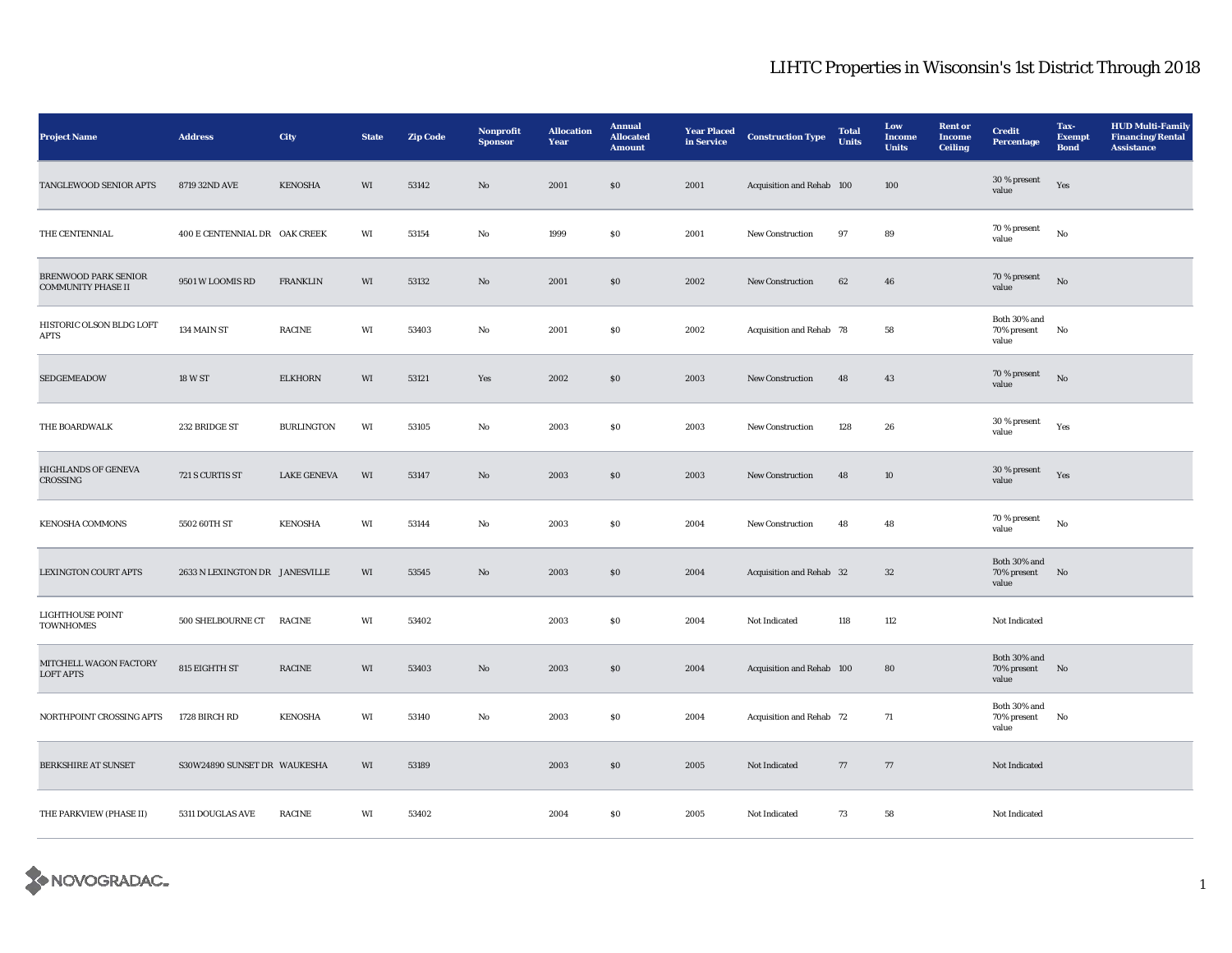| <b>Project Name</b>                               | <b>Address</b>                  | City                    | <b>State</b> | <b>Zip Code</b> | Nonprofit<br><b>Sponsor</b> | <b>Allocation</b><br>Year | <b>Annual</b><br><b>Allocated</b><br><b>Amount</b> | <b>Year Placed</b><br>in Service | <b>Construction Type</b>  | <b>Total</b><br>Units | Low<br><b>Income</b><br><b>Units</b> | <b>Rent or</b><br><b>Income</b><br><b>Ceiling</b> | <b>Credit</b><br><b>Percentage</b>      | Tax-<br><b>Exempt</b><br><b>Bond</b> | <b>HUD Multi-Family</b><br><b>Financing/Rental</b><br><b>Assistance</b> |
|---------------------------------------------------|---------------------------------|-------------------------|--------------|-----------------|-----------------------------|---------------------------|----------------------------------------------------|----------------------------------|---------------------------|-----------------------|--------------------------------------|---------------------------------------------------|-----------------------------------------|--------------------------------------|-------------------------------------------------------------------------|
| HOMETOWN HARBOR-RACINE                            | 1600 OHIO ST                    | $\operatorname{RACINE}$ | WI           | 53405           | $\rm No$                    | 2005                      | \$750,000                                          | 2006                             | Acquisition and Rehab 72  |                       | 57                                   | 60% AMGI                                          | Both 30% and<br>70% present No<br>value |                                      |                                                                         |
| HAMILTON TERRACE APTS                             | 1310 HAMILTON AVE               | <b>JANESVILLE</b>       | WI           | 53548           | No                          | 2004                      | \$129,846                                          | 2006                             | Acquisition and Rehab 46  |                       | 46                                   | 60% AMGI                                          | $30\,\%$ present<br>value               | No                                   |                                                                         |
| PRAIRIE VILLA SENIOR<br><b>APARTMENTS</b>         | 9500 81ST STREET                | PLEASANT<br>PRAIRIE     | WI           | 53158           |                             | 2005                      | \$524,050                                          | 2007                             | New Construction          | 71                    | $6\phantom{.0}$                      | 60% AMGI                                          | 70 % present<br>value                   |                                      |                                                                         |
| <b>STATE AT MAIN</b>                              | 141 MAIN STREET                 | <b>RACINE</b>           | WI           | 53403           |                             | 2005                      | \$750,000                                          | 2007                             | <b>New Construction</b>   | 84                    | $\overline{4}$                       | 60% AMGI                                          | 70 % present<br>value                   |                                      |                                                                         |
| HOMETOWN HARBOR RACINE -<br>UNIT <sub>3</sub>     | 1600 OHIO ST UNIT 3             | <b>RACINE</b>           | WI           | 53405           |                             | 2007                      | \$326,849                                          | 2008                             | New Construction          | 24                    | $\bf8$                               | 60% AMGI                                          | 70 % present<br>value                   |                                      |                                                                         |
| PARKVIEW GARDENS                                  | 5321 DOUGLAS AVE                | RACINE                  | WI           | 53402           |                             | 2007                      | \$215,863                                          | 2008                             | New Construction          | 24                    | $\overline{4}$                       | 60% AMGI                                          | 70 % present<br>value                   |                                      |                                                                         |
| SHERIDAN/LINCOLN<br><b>APARTMENTS</b>             | 901 82ND ST                     | <b>KENOSHA</b>          | WI           | 53143           |                             | 2009                      | \$370,644                                          | 2010                             | Acquisition and Rehab 48  |                       | $\mathbf{3}$                         | 60% AMGI                                          | Both 30% and<br>70% present<br>value    |                                      |                                                                         |
| MOUNT PLEASANT PLACE FKA<br><b>LINCOLN VILLAS</b> | $5810$ LINCOLN VILLAS<br>DR     | MOUNT PLEASANT WI       |              | 53406           |                             | 2009                      | \$0\$                                              | 2010                             | Acquisition and Rehab 99  |                       | $\mathbf{1}$                         | 60% AMGI                                          | Both 30% and<br>70% present<br>value    |                                      |                                                                         |
| FORESTHILL HIGHLANDS PHASE 19075 W HIGHLAND       |                                 | <b>FRANKLIN</b>         | WI           | 53132           |                             | 2009                      | \$220,497                                          | 2011                             | <b>New Construction</b>   | 24                    | $5\overline{ }$                      | 60% AMGI                                          | 70 % present<br>value                   |                                      |                                                                         |
| HARBORSIDE COMMONS                                | 716 51ST PLACE                  | <b>KENOSHA</b>          | WI           | 53140           |                             | 2009                      | \$1,039,992                                        | 2011                             | New Construction          | 89                    | 10                                   | 60% AMGI                                          | 70 % present<br>value                   |                                      |                                                                         |
| <b>REGENCY WEST APARTMENTS</b>                    | 2234-2248 LONI LANE RACINE      |                         | WI           | 53406           |                             | 2009                      | \$988,083                                          | 2011                             | New Construction          | 72                    | $\overline{4}$                       | 60% AMGI                                          | 70 % present<br>value                   |                                      |                                                                         |
| <b>ARBOR GREEN SILVERCREST</b>                    | 630 S COGSWELL DR               | <b>SILVER LAKE</b>      | WI           | 53170           |                             | 2011                      | \$644,155                                          | 2011                             | Acquisition and Rehab 84  |                       | 9                                    | 60% AMGI                                          | Both 30% and<br>70% present<br>value    |                                      |                                                                         |
| ARBOR GREEN SILVERCREST                           | 6019 55TH ST                    | <b>KENOSHA</b>          | WI           | 53144           |                             | 2011                      | \$644,155                                          | 2011                             | Acquisition and Rehab 84  |                       | $9\,$                                | 60% AMGI                                          | Both 30% and<br>70% present<br>value    |                                      |                                                                         |
| <b>WALWORTH APARTMENTS</b>                        | 323 WEST COURT<br><b>STREET</b> | <b>ELKHORN</b>          | WI           | 53121           |                             | 2012                      | \$716,525                                          | 2012                             | Acquisition and Rehab 139 |                       | $\mathbf{7}$                         | 60% AMGI                                          | Both 30% and<br>70% present<br>value    |                                      |                                                                         |

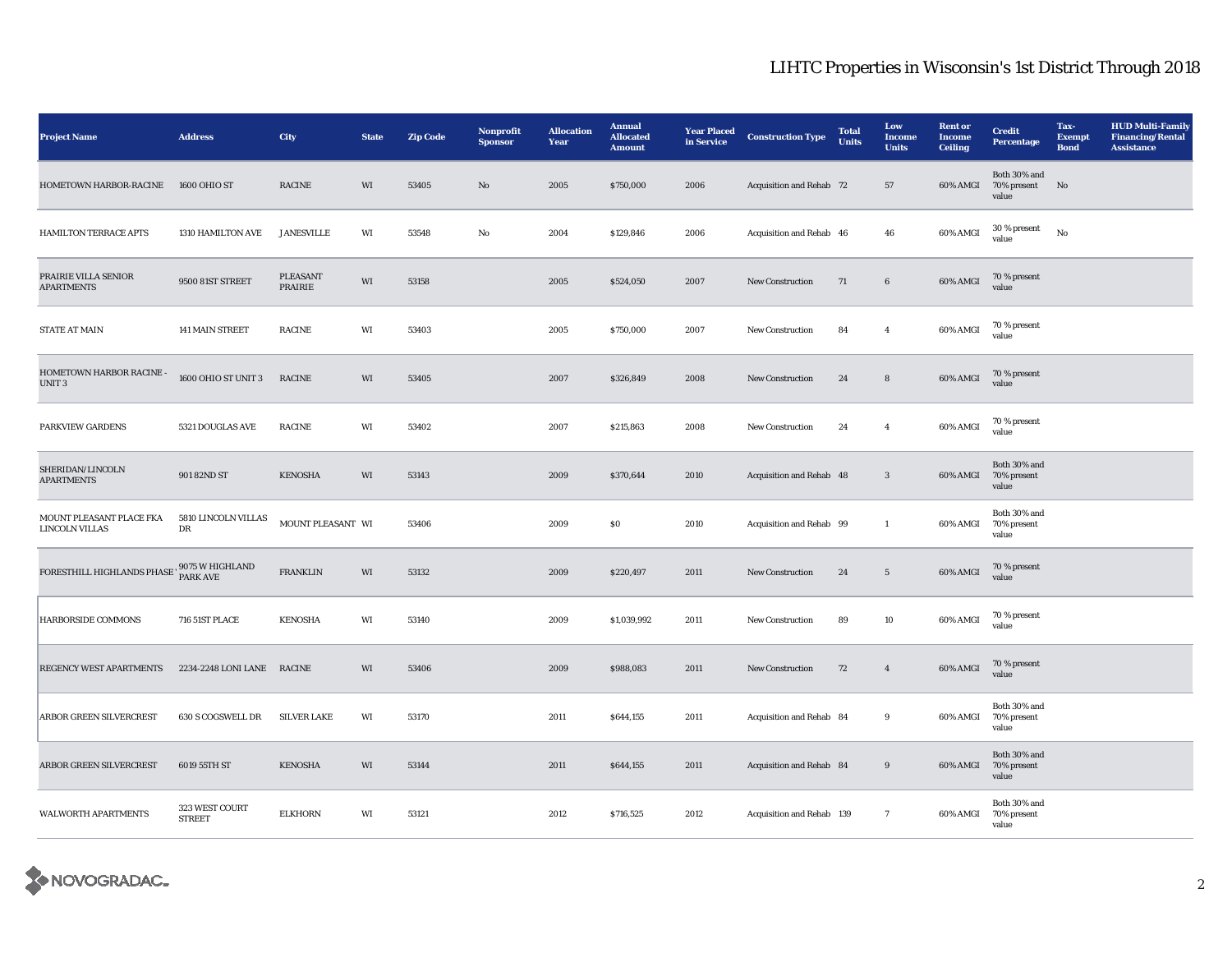| <b>Project Name</b>                                                                          | <b>Address</b>             | City              | <b>State</b>           | <b>Zip Code</b> | Nonprofit<br><b>Sponsor</b> | <b>Allocation</b><br>Year | <b>Annual</b><br><b>Allocated</b><br><b>Amount</b> | <b>Year Placed</b><br>in Service | <b>Construction Type</b>  | <b>Total</b><br><b>Units</b> | Low<br>Income<br><b>Units</b> | <b>Rent</b> or<br><b>Income</b><br><b>Ceiling</b> | <b>Credit</b><br><b>Percentage</b>   | Tax-<br><b>Exempt</b><br><b>Bond</b> | <b>HUD Multi-Family</b><br><b>Financing/Rental</b><br><b>Assistance</b> |
|----------------------------------------------------------------------------------------------|----------------------------|-------------------|------------------------|-----------------|-----------------------------|---------------------------|----------------------------------------------------|----------------------------------|---------------------------|------------------------------|-------------------------------|---------------------------------------------------|--------------------------------------|--------------------------------------|-------------------------------------------------------------------------|
| BERKSHIRE GREENDALE                                                                          | 7010 W GRANGE AVE          | <b>GREENDALE</b>  | WI                     | 53129           |                             | 2010                      | \$1,427,275                                        | 2012                             | New Construction          | 90                           | 16                            | 60% AMGI                                          | 70 % present<br>value                |                                      |                                                                         |
| CELEBRE PLACE                                                                                | 1870 27TH AVE              | <b>KENOSHA</b>    | WI                     | 53140           |                             | 2010                      | \$645,000                                          | 2012                             | <b>New Construction</b>   | 47                           | $\overline{4}$                | 60% AMGI                                          | 70 % present<br>value                |                                      |                                                                         |
| FORESTHILL HIGHLANDS BUILDII $_{\mbox{\small{PARK AVE}}}^{9095}$ W HIGHLAND                  |                            | <b>FRANKLIN</b>   | WI                     | 53132           |                             | 2010                      | \$211,249                                          | 2012                             | New Construction          | 24                           | $7\phantom{.0}$               | 60% AMGI                                          | 70 % present<br>value                |                                      |                                                                         |
| PARKVIEW III                                                                                 | 5225 DOUGLAS AVENUE RACINE |                   | WI                     | 53402           |                             | 2011                      | \$1,034,889                                        | 2013                             | New Construction          | 73                           | 28                            | 60% AMGI                                          | 70 % present<br>value                |                                      |                                                                         |
| MEADOWS OF MILL CREEK                                                                        | 8610-12 246TH AVENUE SALEM |                   | WI                     | 53168           |                             | 2012                      | \$332,333                                          | 2013                             | New Construction          | 24                           | $\bf8$                        | 60% AMGI                                          | 70 % present<br>value                |                                      |                                                                         |
| RESIDENCES ON MAIN                                                                           | 307 E MAIN STREET          | <b>TWIN LAKES</b> | WI                     | 53181           |                             | 2012                      | \$299,908                                          | 2013                             | New Construction          | 24                           | 12                            | 60% AMGI                                          | 70 % present<br>value                |                                      |                                                                         |
| PARKVIEW GARDENS II                                                                          | 5321 DOUGLAS AVE           | <b>RACINE</b>     | WI                     | 53402           |                             | 2011                      | \$309,591                                          | 2013                             | New Construction          | 23                           | $5\phantom{.0}$               | 60% AMGI                                          | 70 % present<br>value                |                                      |                                                                         |
| FOX CROSSING APARTMENTS                                                                      | 200 BRIDGE ST              | <b>BURLINGTON</b> | WI                     | 53105           |                             | 2013                      | \$403,396                                          | 2014                             | New Construction          | 24                           | $5\phantom{.0}$               | 60% AMGI                                          | 70 % present<br>value                |                                      |                                                                         |
| <b>VIRGINIA TOWERS</b>                                                                       | 5710 4TH AVENUE            | <b>KENOSHA</b>    | WI                     | 53140           |                             | 2012                      | \$334,898                                          | 2014                             | <b>New Construction</b>   | 34                           | 13                            | 60% AMGI                                          | 30 % present<br>value                |                                      |                                                                         |
| WHPC - SOUTHERN BOND POOL I $_{4000}$ MARYLAND AVE $\,$ RACINE $\,$<br>- SUBSIDIZED PROJECTS |                            |                   | $\mathbf{W}\mathbf{I}$ | 53405           |                             | 2014                      | \$1,033,340                                        | 2014                             | Acquisition and Rehab 439 |                              | 34                            | 60% AMGI                                          | 30 % present<br>value                |                                      |                                                                         |
| <b>JANESVILLE GARDENS</b>                                                                    | 208 N MAIN ST              | <b>JANESVILLE</b> | WI                     | 53546           |                             | 2015                      | \$465,247                                          | 2015                             | Acquisition and Rehab 164 |                              | $\overline{4}$                | $60\%$ AMGI                                       | 30 % present<br>value                |                                      |                                                                         |
| <b>SAXONY MANOR</b>                                                                          | 1878 22ND AVE              | <b>KENOSHA</b>    | WI                     | 53140           |                             | 2014                      | \$850,000                                          | 2015                             | Acquisition and Rehab 224 |                              | $\boldsymbol{2}$              | 60% AMGI                                          | Both 30% and<br>70% present<br>value |                                      |                                                                         |
| 5TH AVENUE LOFTS                                                                             | 5815 5TH AVENUE            | <b>KENOSHA</b>    | WI                     | 53140           |                             | 2014                      | \$672,926                                          | 2016                             | New Construction          | 60                           | $\bf8$                        | 60% AMGI                                          | 70 % present<br>value                |                                      |                                                                         |
| FOX CROSSING II                                                                              | <b>180 BRIDGE STREET</b>   | <b>BURLINGTON</b> | WI                     | 53105           |                             | 2015                      | \$394,050                                          | 2017                             | New Construction          | 32                           | 6                             | 60% AMGI                                          | 70 % present<br>value                |                                      |                                                                         |

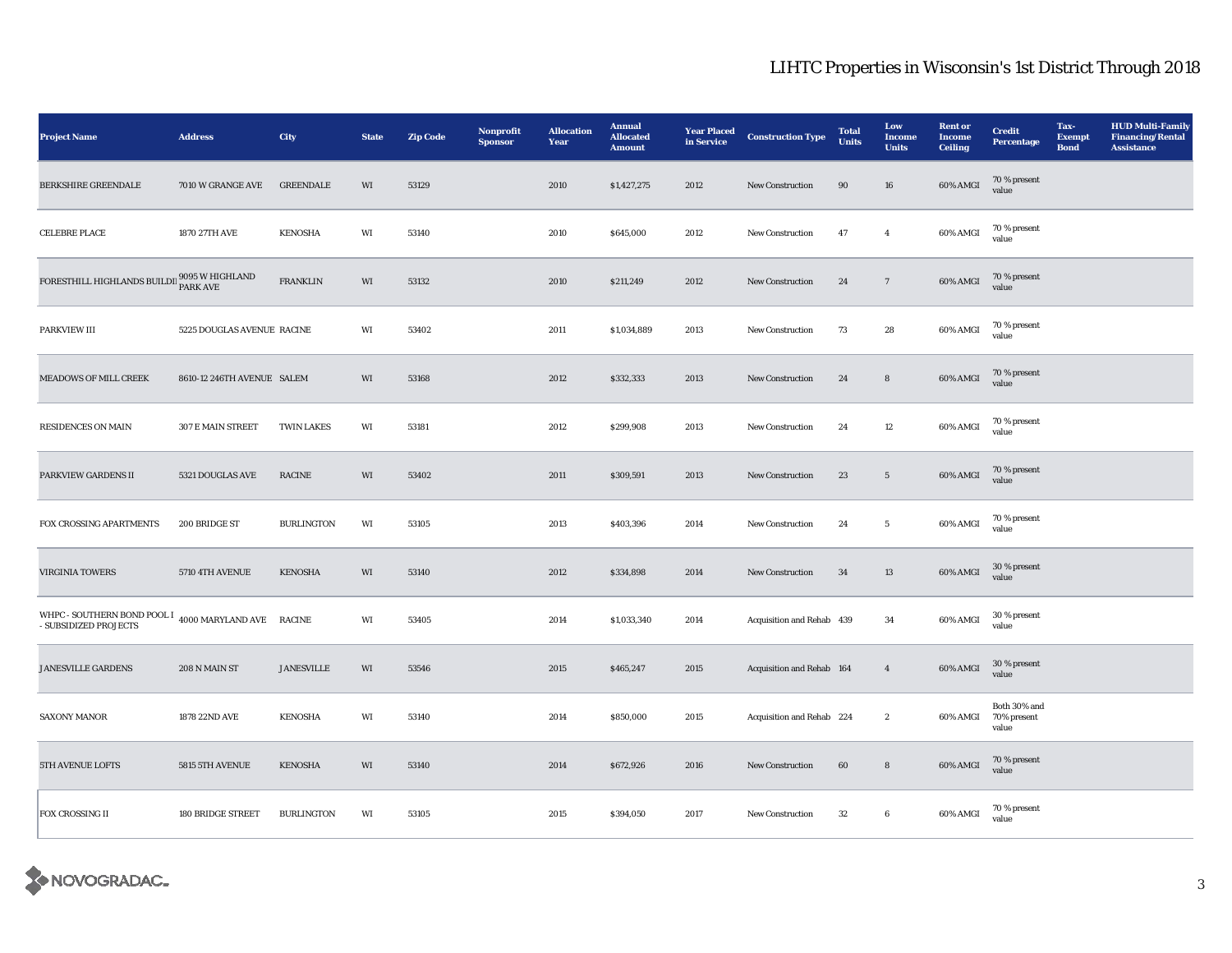| <b>Project Name</b>                    | <b>Address</b>                        | City                    | <b>State</b> | <b>Zip Code</b> | Nonprofit<br><b>Sponsor</b> | <b>Allocation</b><br>Year | <b>Annual</b><br><b>Allocated</b><br><b>Amount</b> | <b>Year Placed</b><br>in Service | <b>Construction Type</b> | <b>Total</b><br><b>Units</b> | Low<br><b>Income</b><br><b>Units</b> | <b>Rent or</b><br><b>Income</b><br><b>Ceiling</b> | <b>Credit</b><br><b>Percentage</b> | Tax-<br><b>Exempt</b><br><b>Bond</b> | <b>HUD Multi-Family</b><br><b>Financing/Rental</b><br><b>Assistance</b> |
|----------------------------------------|---------------------------------------|-------------------------|--------------|-----------------|-----------------------------|---------------------------|----------------------------------------------------|----------------------------------|--------------------------|------------------------------|--------------------------------------|---------------------------------------------------|------------------------------------|--------------------------------------|-------------------------------------------------------------------------|
| 2128 CARMEL AVE                        | 2128 CARMEL AVE                       | $\operatorname{RACINE}$ | WI           | 53405           | $\rm No$                    | 1989                      | $\$0$                                              | 1990                             | Acquisition and Rehab 2  |                              | $\boldsymbol{2}$                     |                                                   | 30 % present<br>value              | $_{\rm No}$                          |                                                                         |
| <b>GENOA PLAZA APTS</b>                | 770 MAIN ST                           | <b>GENOA CITY</b>       | WI           | 53128           | Yes                         | 1989                      | $\$0$                                              | 1990                             | Acquisition and Rehab 48 |                              | 48                                   |                                                   | 30 % present<br>value              | $_{\rm No}$                          |                                                                         |
| JANESVILLE REGENCY HOUSE               | 100 N FRANKLIN ST                     | <b>JANESVILLE</b>       | WI           | 53548           | $\mathbf{No}$               | 1989                      | \$0                                                | 1990                             | New Construction         | 55                           | 55                                   |                                                   | $70$ % present<br>value            | No                                   |                                                                         |
| <b>NEWBURY PLACE APTS</b>              | 8385 S YORKSHIRE DR OAK CREEK         |                         | WI           | 53154           | $\mathbf {No}$              | 1988                      | ${\bf S0}$                                         | 1990                             | New Construction         | 164                          | 164                                  |                                                   | 70 % present<br>value              | $_{\rm No}$                          |                                                                         |
| <b>BRANDYWOOD APTS</b>                 | 8900 S WOOD CREEK<br>${\rm D}{\rm R}$ | OAK CREEK               | WI           | 53154           | $\rm\thinspace No$          | 1991                      | $\$0$                                              | 1991                             | New Construction         | ${\bf 54}$                   | 54                                   |                                                   | 70 % present<br>value              | No                                   |                                                                         |
| <b>FIRST AVENUE APTS</b>               | 505 E FIRST AVE                       | <b>ELKHORN</b>          | WI           | 53121           | No                          | 1991                      | \$0                                                | 1991                             | New Construction         | 40                           | 40                                   |                                                   | 70 % present<br>value              | $_{\rm No}$                          |                                                                         |
| <b>KELLOGG AVENUE APTS</b>             | 200 KELLOGG AVE                       | <b>JANESVILLE</b>       | WI           | 53546           | $\mathbf{No}$               | 1990                      | $\$0$                                              | 1991                             | New Construction         | 32                           | 32                                   |                                                   | 70 % present<br>value              | $_{\rm No}$                          |                                                                         |
| LINCOLN SCHOOL HISTORIC<br><b>APTS</b> | 1800 STATE ST                         | <b>RACINE</b>           | WI           | 53404           | Yes                         | 1990                      | $\$0$                                              | 1991                             | Acquisition and Rehab 64 |                              | 64                                   |                                                   | 70 % present<br>value              | $_{\rm No}$                          |                                                                         |
| <b>PRAIRIE VIEW APTS</b>               | 1073 - FOND DU LAC                    | <b>DELAVAN</b>          | WI           | 53115           | No                          | 1990                      | \$0                                                | 1991                             | <b>New Construction</b>  | 40                           | 40                                   |                                                   | $70$ % present<br>value            | $_{\rm No}$                          |                                                                         |
| WINN                                   | 2915 63RD ST                          | <b>KENOSHA</b>          | WI           | 53143           | $\mathbf{No}$               | 1990                      | $\$0$                                              | 1991                             | Acquisition and Rehab 3  |                              | $\bf 3$                              |                                                   | 70 % present<br>value              | $_{\rm No}$                          |                                                                         |
| <b>WINDSONG VILLAGE APTS</b>           | 7105 104TH AVE                        | <b>KENOSHA</b>          | WI           | 53142           | $\mathbf{N}\mathbf{o}$      | 1993                      | \$0                                                | 1992                             | New Construction         | 120                          | 75                                   |                                                   | 30 % present<br>value              | Yes                                  |                                                                         |
| <b>FIRST AVENUE APTS II</b>            | 509 E FIRST AVE                       | <b>ELKHORN</b>          | WI           | 53121           | No                          | 1991                      | <b>SO</b>                                          | 1993                             | <b>New Construction</b>  | 16                           | 16                                   |                                                   | 70 % present<br>value              | $_{\rm No}$                          |                                                                         |
| <b>JEFFRIS FLATS</b>                   | 318 DODGE ST                          | <b>JANESVILLE</b>       | WI           | 53548           | Yes                         | 1991                      | $\$0$                                              | 1993                             | Acquisition and Rehab 11 |                              | 11                                   |                                                   | 70 % present<br>value              | No                                   |                                                                         |
| MEADOWOOD APTS                         | 1399 30TH AVE                         | <b>KENOSHA</b>          | WI           | 53144           | No                          | 1992                      | $\$0$                                              | 1993                             | New Construction         | 56                           | 56                                   |                                                   | 70 % present<br>value              | $_{\rm No}$                          |                                                                         |

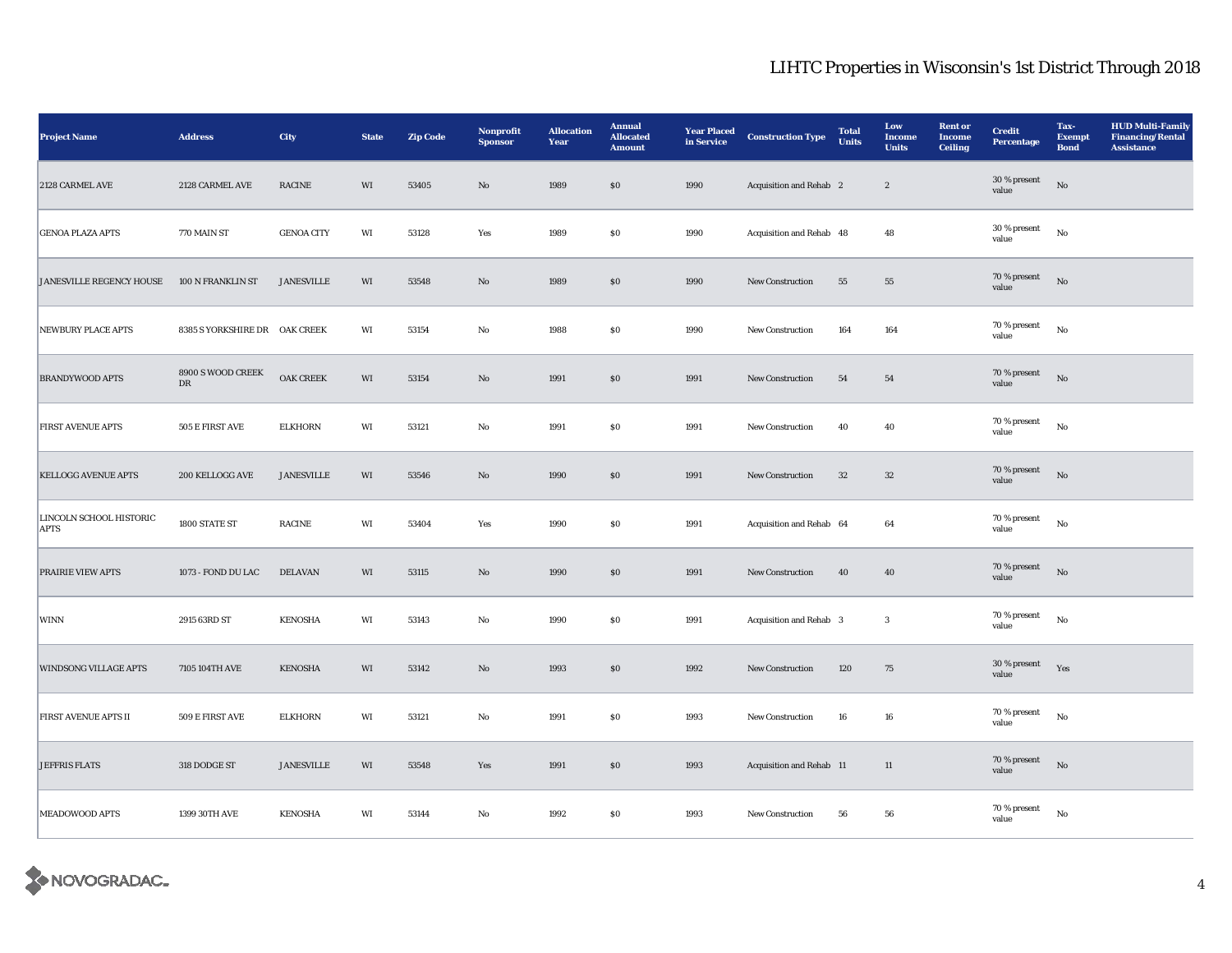| <b>Project Name</b>                       | <b>Address</b>                 | City              | <b>State</b> | <b>Zip Code</b> | Nonprofit<br><b>Sponsor</b> | <b>Allocation</b><br>Year | <b>Annual</b><br><b>Allocated</b><br><b>Amount</b> | <b>Year Placed</b><br>in Service | <b>Construction Type</b> | <b>Total</b><br><b>Units</b> | Low<br><b>Income</b><br><b>Units</b> | <b>Rent or</b><br><b>Income</b><br><b>Ceiling</b> | <b>Credit</b><br><b>Percentage</b> | Tax-<br><b>Exempt</b><br><b>Bond</b> | <b>HUD Multi-Family</b><br><b>Financing/Rental</b><br><b>Assistance</b> |
|-------------------------------------------|--------------------------------|-------------------|--------------|-----------------|-----------------------------|---------------------------|----------------------------------------------------|----------------------------------|--------------------------|------------------------------|--------------------------------------|---------------------------------------------------|------------------------------------|--------------------------------------|-------------------------------------------------------------------------|
| PLEASANT VIEW APTS I                      | 1120 OAKES RD                  | MT PLEASANT       | WI           |                 | $\rm No$                    | 1992                      | $\$0$                                              | 1993                             | New Construction         | $32\,$                       | $32\,$                               |                                                   | 70 % present<br>value              | $_{\rm No}$                          |                                                                         |
| <b>VILLAGE PLAZA APTS</b>                 | 7200 251ST AVE                 | <b>SALEM</b>      | WI           | 53168           | No                          | 1991                      | $\$0$                                              | 1993                             | New Construction         | 24                           | 24                                   |                                                   | 30 % present<br>value              | $_{\rm No}$                          |                                                                         |
| <b>WESLEY PARK APTS</b>                   | 2001 WESLEY AVE                | <b>JANESVILLE</b> | WI           | 53545           | $\mathbf{N}\mathbf{o}$      | 1992                      | $\$0$                                              | 1993                             | New Construction         | 39                           | 34                                   |                                                   | 70 % present<br>value              | No                                   |                                                                         |
| MEADOWOOD APTS II                         | 1361 30TH AVE                  | <b>KENOSHA</b>    | WI           | 53144           | No                          | 1992                      | $\$0$                                              | 1994                             | Not Indicated            | 40                           | 40                                   |                                                   | Not Indicated No                   |                                      |                                                                         |
| PLEASANT VIEW APTS II                     | 7220 KINZIE AVE                | MT PLEASANT       | WI           | 53406           | $\rm No$                    | 1992                      | $\$0$                                              | 1994                             | New Construction         | $32\,$                       | $32\,$                               |                                                   | 70 % present<br>value              | $_{\rm No}$                          |                                                                         |
| <b>HOMESTEAD APTS</b>                     | 620 E ST MARY ST               | <b>MILTON</b>     | WI           | 53563           | $\mathbf {No}$              | 1992                      | $\$0$                                              | 1994                             | Not Indicated            | 33                           | 33                                   |                                                   | Not Indicated No                   |                                      |                                                                         |
| <b>WILMANOR APTS</b>                      | 255 N MEMORIAL DR              | RACINE            | WI           | 53404           | $\mathbf{No}$               | 1995                      | $\$0$                                              | 1994                             | Acquisition and Rehab 36 |                              | 36                                   |                                                   | 70 % present<br>value              | No                                   |                                                                         |
| CHESTNUT RIDGE APTS PHASE I 433 AUTUMN DR |                                | DELAVAN           | WI           | 53115           | No                          | 1995                      | $\$0$                                              | 1995                             | New Construction         | 32                           | $32\,$                               |                                                   | 70 % present<br>value              | $_{\rm No}$                          |                                                                         |
| <b>CROWN RIDGE APTS HOMES</b>             | 1811 GREEN FOREST<br>$\rm RUN$ | <b>JANESVILLE</b> | WI           | 53546           | $\mathbf{N}\mathbf{o}$      | 1994                      | \$0                                                | 1995                             | New Construction         | $52\,$                       | 52                                   |                                                   | 70 % present<br>value              | $_{\rm No}$                          |                                                                         |
| MEADOWOOD APTS III                        | 1409 30TH AVE                  | <b>KENOSHA</b>    | WI           | 53144           | No                          | 1994                      | $\$0$                                              | 1995                             | New Construction         | 40                           | 40                                   |                                                   | 70 % present<br>value              | $_{\rm No}$                          |                                                                         |
| PARKSIDE VILLAGE APT HOMES 317 S MAIN ST  |                                | <b>DELAVAN</b>    | WI           | 53115           | $\mathbf{N}\mathbf{o}$      | 1994                      | \$0                                                | 1995                             | New Construction         | 45                           | 43                                   |                                                   | 70 % present<br>value              | No                                   |                                                                         |
| <b>RIVER TERRACE APTS</b>                 | 120 N RIVER ST                 | <b>JANESVILLE</b> | WI           | 53548           | No                          | 1995                      | $\boldsymbol{\mathsf{S}}\boldsymbol{\mathsf{O}}$   | 1995                             | New Construction         | 26                           | 26                                   |                                                   | 70 % present<br>value              | $_{\rm No}$                          |                                                                         |
| <b>RIVERPLACE APTS</b>                    | 102 N RIVER ST                 | <b>JANESVILLE</b> | WI           | 53548           | $\mathbf{N}\mathbf{o}$      | 1994                      | \$0                                                | 1995                             | New Construction         | 43                           | 43                                   |                                                   | 70 % present<br>value              | $_{\rm No}$                          |                                                                         |
| <b>WALL STREET</b>                        | 2700 W WALL ST                 | <b>JANESVILLE</b> | WI           | 53548           | No                          | 1994                      | S <sub>0</sub>                                     | 1995                             | <b>New Construction</b>  | 32                           | 32                                   |                                                   | 70 % present<br>value              | No                                   |                                                                         |

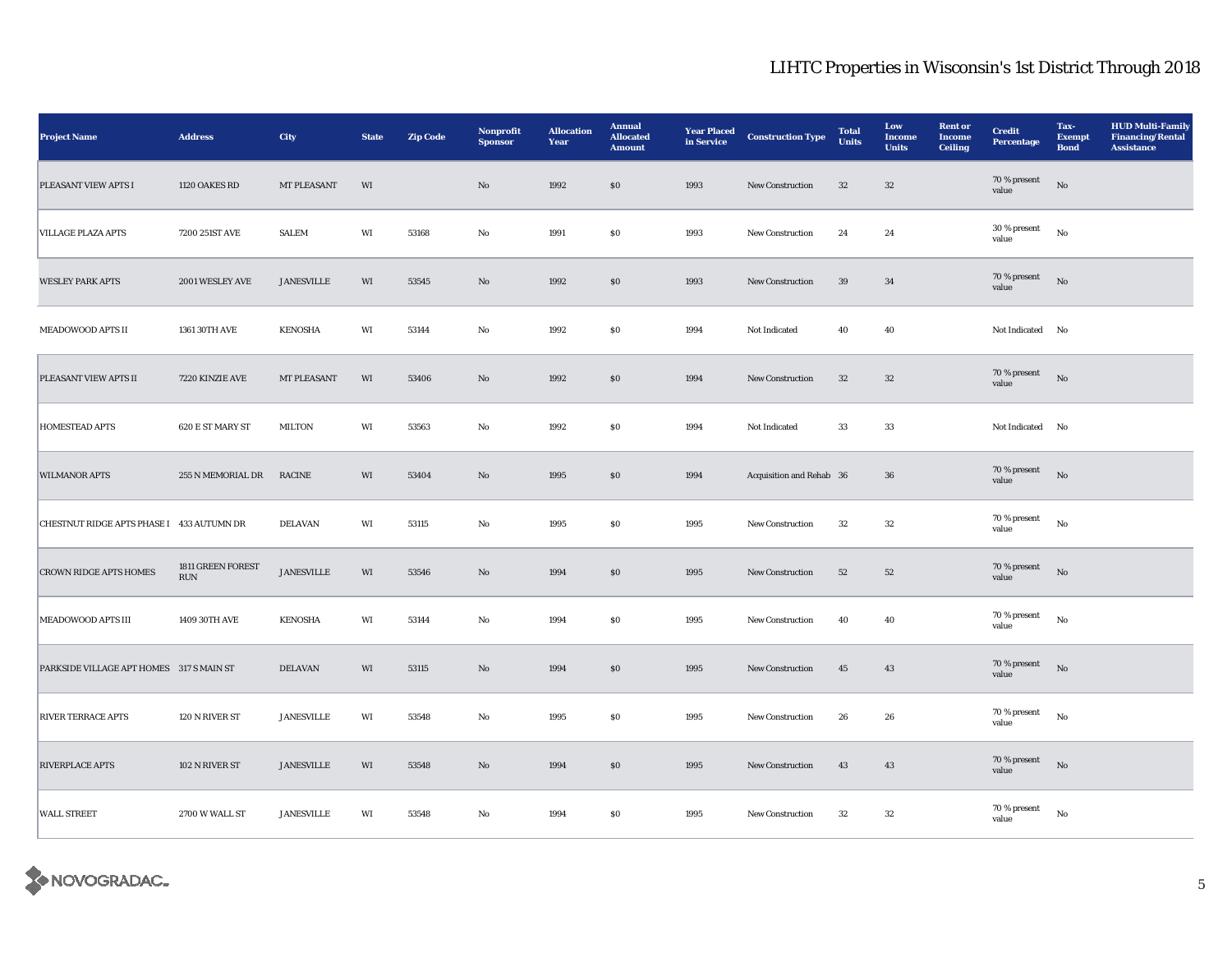| <b>Project Name</b>                                       | <b>Address</b>               | City                    | <b>State</b> | <b>Zip Code</b> | Nonprofit<br><b>Sponsor</b> | <b>Allocation</b><br>Year | <b>Annual</b><br><b>Allocated</b><br><b>Amount</b> | <b>Year Placed</b><br>in Service | <b>Construction Type</b>  | <b>Total</b><br><b>Units</b> | Low<br><b>Income</b><br><b>Units</b> | <b>Rent or</b><br><b>Income</b><br><b>Ceiling</b> | <b>Credit</b><br><b>Percentage</b>      | Tax-<br><b>Exempt</b><br><b>Bond</b> | <b>HUD Multi-Family</b><br><b>Financing/Rental</b><br><b>Assistance</b> |
|-----------------------------------------------------------|------------------------------|-------------------------|--------------|-----------------|-----------------------------|---------------------------|----------------------------------------------------|----------------------------------|---------------------------|------------------------------|--------------------------------------|---------------------------------------------------|-----------------------------------------|--------------------------------------|-------------------------------------------------------------------------|
| CHESTNUT RIDGE APTS PHASE II 527 AUTUMN DR                |                              | <b>DELAVAN</b>          | WI           | 53115           | $\rm\thinspace No$          | 1995                      | $\$0$                                              | 1996                             | New Construction          | $32\,$                       | $32\,$                               |                                                   | 70 % present<br>value                   | $_{\rm No}$                          |                                                                         |
| <b>FOX LANE APTS</b>                                      | <b>350 FOX LN</b>            | WALWORTH                | WI           | 53184           | Yes                         | 1994                      | $\$0$                                              | 1996                             | New Construction          | 48                           | 48                                   |                                                   | 70 % present<br>value                   | $_{\rm No}$                          |                                                                         |
| <b>GLENWOOD CROSSING APTS</b>                             | 1920 27TH AVE                | <b>KENOSHA</b>          | WI           | 53140           | Yes                         | 1994                      | $\$0$                                              | 1996                             | New Construction          | $60\,$                       | 60                                   |                                                   | 70 % present<br>value                   | No                                   |                                                                         |
| <b>LAKE OAKS II</b>                                       | 1912 WISCONSIN AVE           | <b>RACINE</b>           | WI           | 53403           | No                          | 1995                      | $\$0$                                              | 1996                             | New Construction          | 85                           | 67                                   |                                                   | 70 % present<br>value                   | No                                   |                                                                         |
| <b>MAIN LAKE APTS</b>                                     | 413 S MAIN ST                | $\operatorname{RACINE}$ | WI           | 53403           | $\mathbf {No}$              | 1995                      | $\$0$                                              | 1996                             | Acquisition and Rehab 75  |                              | 59                                   |                                                   | 70 % present<br>value                   | $_{\rm No}$                          |                                                                         |
| <b>CLARE MEADOWS OF FRANKLIN</b><br><b>SENIOR HOUSING</b> | 7700 S 51ST ST               | <b>FRANKLIN</b>         | WI           | 53132           | Yes                         | 1996                      | $\$0$                                              | 1997                             | New Construction          | 135                          | 107                                  |                                                   | 70 % present<br>value                   | $_{\rm No}$                          |                                                                         |
| <b>COURTYARD APTS - RACINE</b>                            | 4217 DURAND AVE              | RACINE                  | WI           | 53405           | $\mathbf{No}$               | 1995                      | $\$0$                                              | 1997                             | Acquisition and Rehab 96  |                              | 93                                   |                                                   | 30 % present<br>value                   | No                                   |                                                                         |
| TWIN LAKES SENIOR HOUSING<br>LP                           | 410 LINCOLN DR               | <b>TWIN LAKES</b>       | WI           | 53181           | No                          | 1995                      | $\$0$                                              | 1997                             | New Construction          | $32\,$                       | $32\,$                               |                                                   | 70 % present<br>value                   | $_{\rm No}$                          |                                                                         |
| JACKSON CREEK SENIOR APTS 209 GRANT ST                    |                              | <b>ELKHORN</b>          | WI           | 53121           |                             | 1997                      | $\$0$                                              | 1998                             | Not Indicated             | 48                           | 43                                   |                                                   | Not Indicated                           |                                      |                                                                         |
| <b>SPRING BROOK SENIOR APTS</b>                           | 1101 S PINE ST               | <b>BURLINGTON</b>       | WI           | 53105           |                             | 1997                      | $\$0$                                              | 1998                             | Not Indicated             | 48                           | 48                                   |                                                   | Not Indicated                           |                                      |                                                                         |
| <b>BIRCHROCK APTS</b>                                     | 280 BIRCHROCK WAY MUKWONAGO  |                         | WI           | 53149           |                             | 1999                      | $\$0$                                              | 1999                             | Not Indicated             | 48                           | 27                                   |                                                   | Not Indicated                           |                                      |                                                                         |
| <b>JANESVILLE SCHOOL APTS</b>                             | 408 S MAIN ST                | <b>JANESVILLE</b>       | WI           | 53545           | No                          | 1997                      | ${\bf S0}$                                         | 1999                             | Acquisition and Rehab 55  |                              | 33                                   |                                                   | 30 % present<br>value                   | $_{\rm No}$                          |                                                                         |
| <b>BRENWOOD PARK SENIOR</b><br><b>COMMUNITY</b>           | 9501 W LOOMIS RD             | <b>FRANKLIN</b>         | WI           | 53132           | $\mathbf{No}$               | 1999                      | \$0                                                | 2000                             | New Construction          | 96                           | 82                                   |                                                   | 70 % present<br>value                   | $_{\rm No}$                          |                                                                         |
| <b>CHERRY CREEK VIEW APTS</b>                             | 8032 S WILDWOOD DR OAK CREEK |                         | WI           | 53154           | No                          | 1998                      | SO.                                                | 2000                             | Acquisition and Rehab 104 |                              | 94                                   |                                                   | Both $30\%$ and<br>70% present<br>value | No                                   |                                                                         |

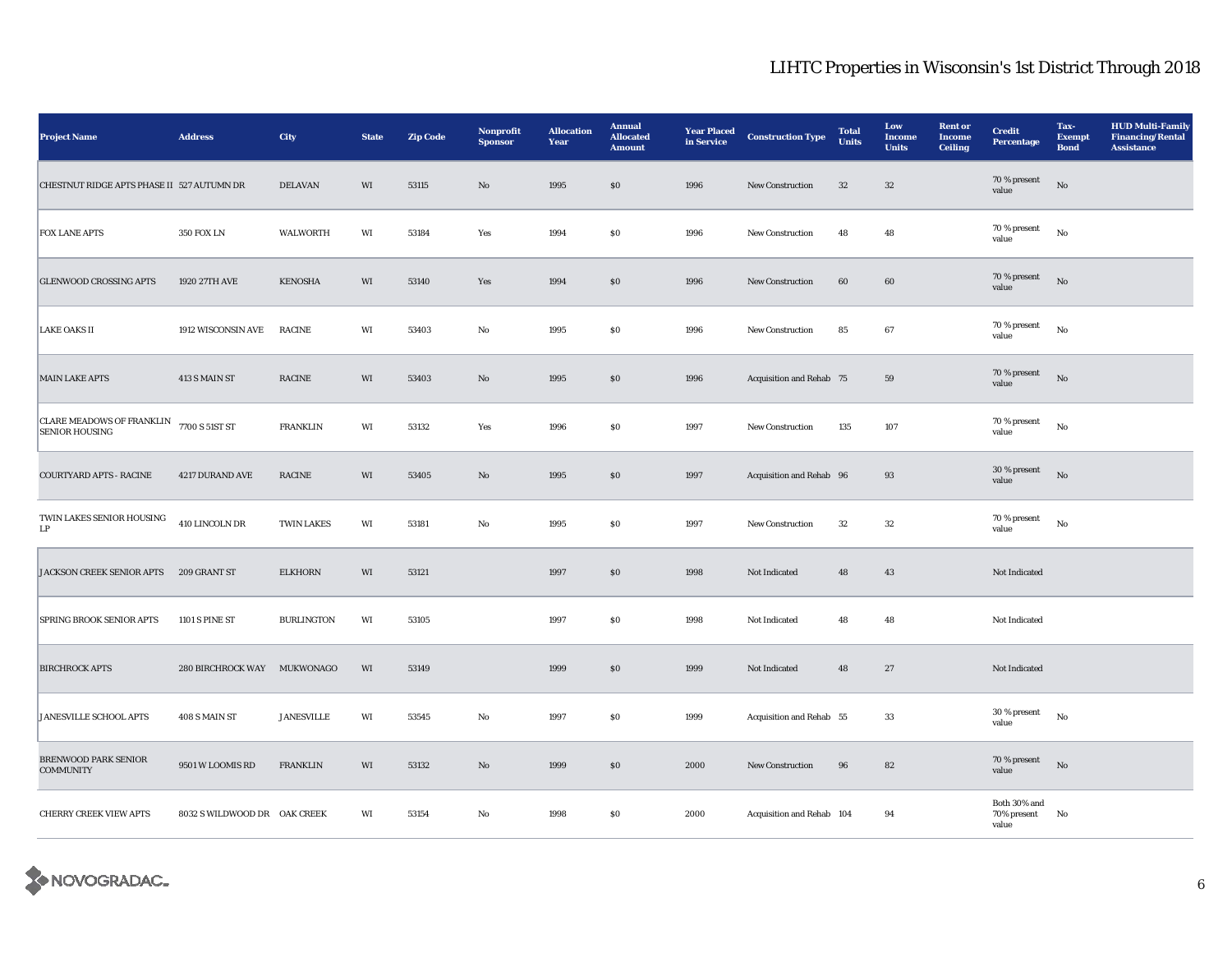| <b>Project Name</b>                                  | <b>Address</b>     | City                | <b>State</b> | <b>Zip Code</b> | Nonprofit<br><b>Sponsor</b> | <b>Allocation</b><br>Year | <b>Annual</b><br><b>Allocated</b><br><b>Amount</b> | <b>Year Placed</b><br>in Service | <b>Construction Type</b> | <b>Total</b><br><b>Units</b> | Low<br><b>Income</b><br><b>Units</b> | <b>Rent or</b><br><b>Income</b><br><b>Ceiling</b> | <b>Credit</b><br><b>Percentage</b> | Tax-<br><b>Exempt</b><br><b>Bond</b> | <b>HUD Multi-Family</b><br><b>Financing/Rental</b><br><b>Assistance</b> |
|------------------------------------------------------|--------------------|---------------------|--------------|-----------------|-----------------------------|---------------------------|----------------------------------------------------|----------------------------------|--------------------------|------------------------------|--------------------------------------|---------------------------------------------------|------------------------------------|--------------------------------------|-------------------------------------------------------------------------|
| <b>CLARE MEADOWS OF FRANKLIN</b><br>PHASE II         | 7760 S 51ST ST     | FRANKLIN            | WI           | 53132           | $\mathbf{No}$               | 1999                      | ${\bf S0}$                                         | 2000                             | New Construction         | ${\bf 40}$                   | 40                                   |                                                   | 70 % present<br>value              | $_{\rm No}$                          |                                                                         |
| PRAIRIE RIDGE SENIOR CAMPUS 7900 94TH AVE<br>PHASE I |                    | PLEASANT<br>PRAIRIE | WI           | 53158           | No                          | 1998                      | $\$0$                                              | 2000                             | New Construction         | 120                          | 110                                  |                                                   | 70 % present<br>value              | $_{\rm No}$                          |                                                                         |
| PRAIRIE VIEW APTS                                    | 2372 DELAVAN       | <b>DELAVAN</b>      | WI           | 53115           | Yes                         | 1999                      | $\$0$                                              | 2000                             | <b>New Construction</b>  | 24                           | 24                                   |                                                   | 70 % present<br>value              | $_{\rm No}$                          |                                                                         |
| <b>THE PARKVIEW</b>                                  | 5215 DOUGLAS AVE   | <b>RACINE</b>       | WI           | 53402           |                             | 1999                      | $\$0$                                              | 2000                             | Not Indicated            | 73                           | 67                                   |                                                   | Not Indicated                      |                                      |                                                                         |
| <b>TERRACES OF GENEVA</b><br><b>CROSSING</b>         | 725 S CURTIS ST    | <b>LAKE GENEVA</b>  | WI           | 53147           | $\mathbf{N}\mathbf{o}$      | 2000                      | \$0                                                | 2000                             | <b>New Construction</b>  | 48                           | 24                                   |                                                   | 30 % present<br>value              | Yes                                  |                                                                         |
| HOMETOWN HARBOR - RACINE                             | 1600 OHIO ST       | <b>RACINE</b>       | WI           | 53405           |                             | Insufficient<br>Data      | ${\bf S0}$                                         | Insufficient<br>Data             | Not Indicated            | 14                           | $\mathbf 0$                          |                                                   | Not Indicated                      |                                      |                                                                         |
| <b>LINCOLN MANOR</b>                                 | 5809 16TH ST       | <b>MT PLEASANT</b>  | WI           | 53406           |                             | 2005                      | \$0                                                | Insufficient<br>Data             | Not Indicated            | 104                          | $\boldsymbol{0}$                     |                                                   | Not Indicated                      |                                      |                                                                         |
| RESIDENCES AT LIBRARY PARK 711 59TH PL               |                    | <b>KENOSHA</b>      | WI           | 53140           |                             | 2013                      | SO.                                                | Insufficient<br>Data             | Not Indicated            | 46                           | $\bf{0}$                             |                                                   | Not Indicated                      |                                      |                                                                         |
| 1609-11 GRAND AVE                                    | 1609 GRAND AVE     | RACINE              | WI           | 53403           | $\mathbf{No}$               | 1988                      | \$0                                                | 1988                             | Acquisition and Rehab 2  |                              | $\boldsymbol{2}$                     |                                                   | 70 % present<br>value              | $\rm No$                             |                                                                         |
| 3610-12 SPRING ST                                    | 3610 SPRING ST     | <b>RACINE</b>       | WI           | 53405           | No                          | 1988                      | SO.                                                | 1988                             | Acquisition and Rehab 2  |                              | $\mathbf{1}$                         |                                                   | 70 % present<br>value              | $_{\rm No}$                          |                                                                         |
| 623 N MEMORIAL DR                                    | 623 N MEMORIAL DR  | <b>RACINE</b>       | WI           | 53404           | $\mathbf{No}$               | 1988                      | $\$0$                                              | 1988                             | New Construction         | $\mathbf{1}$                 | $\mathbf{1}$                         |                                                   | $30\,\%$ present<br>value          | $\rm No$                             |                                                                         |
| 1027 N MEMORIAL DR                                   | 1027 N MEMORIAL DR | <b>RACINE</b>       | WI           | 53404           | No                          | 1989                      | <b>SO</b>                                          | 1989                             | Existing                 | $\overline{4}$               | $\boldsymbol{4}$                     |                                                   | 30 % present<br>value              | No                                   |                                                                         |
| 1325 MARQUETTE ST                                    | 1325 MARQUETTE ST  | RACINE              | WI           | 53404           | No                          | 1989                      | \$0                                                | 1989                             | Acquisition and Rehab 2  |                              | $\boldsymbol{2}$                     |                                                   | 70 % present<br>value              | No                                   |                                                                         |
| 1607 WINSLOW ST                                      | 1607 WINSLOW ST    | <b>RACINE</b>       | WI           | 53404           | No                          | 1989                      | $\$0$                                              | 1989                             | Acquisition and Rehab 2  |                              | $\boldsymbol{2}$                     |                                                   | 70 % present<br>value              | $_{\rm No}$                          |                                                                         |